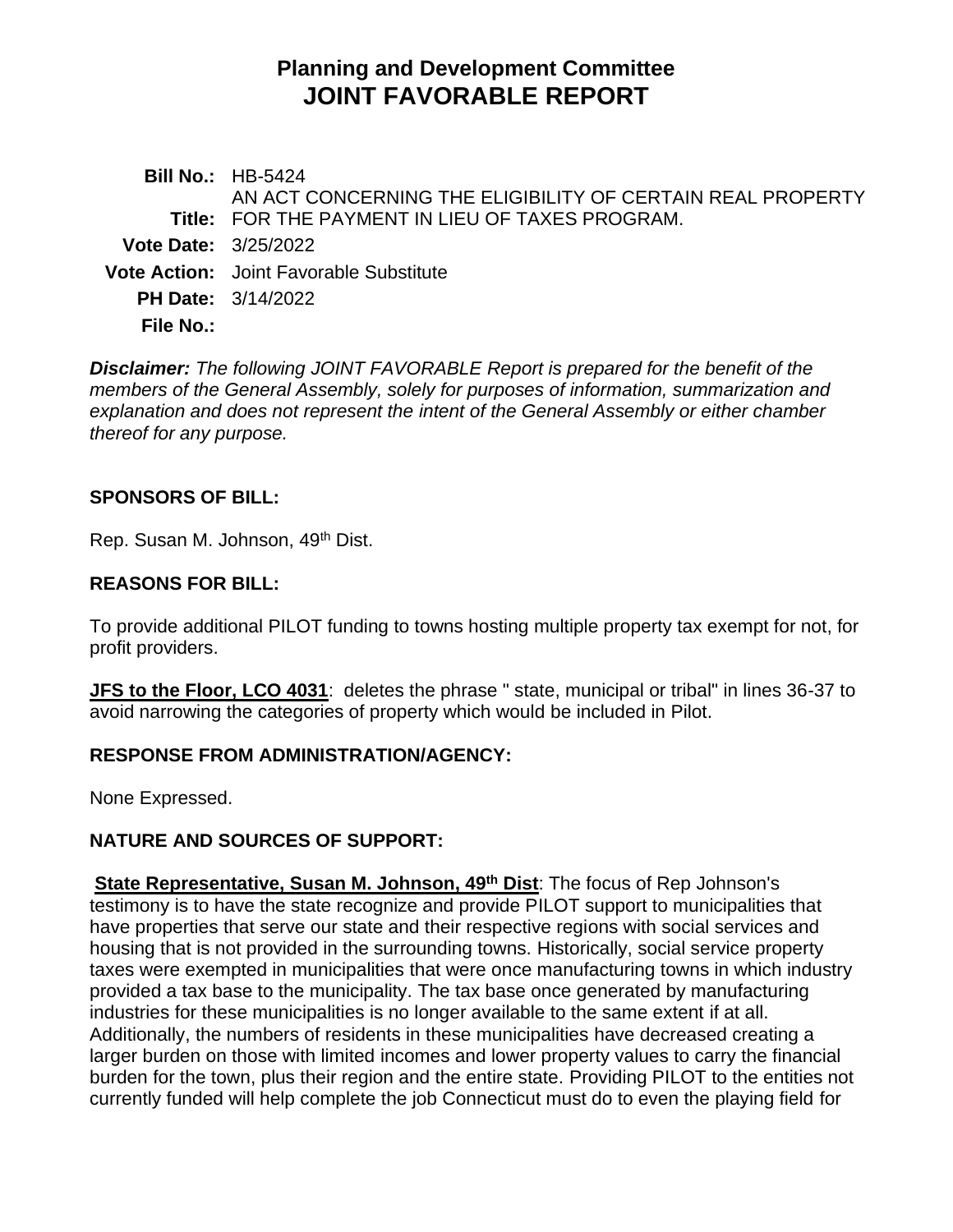our urban districts that serve our regions and our state. My town of Windham is one of many examples of urban center towns statewide whose residents and businesses are hard pressed to pay local property taxes that cannot be paid by the abundance of nonprofit tax-exempt service providers we necessarily host. Windham has a public transportation system that mostly serves the Towns of Mansfield and Windham but does not go much further. In order, for us to make substantial progress we need to have their additional financial support from the state for the work our town and human services agencies do for the state and region.

**Luke A. Bronin, Mayor, City of Hartford**: All tax- exempt property depletes municipal grand lists in the same way, no matter the reason why that property is exempt. In the City of Hartford, state law exempts just half of all taxable property within the city limits from taxation. The largest fraction of this tax-exempt property is state owned, but much of it is also belongs to, in declining order: hospitals, college and universities, churches, charitable organizations and the federal government. When such a large fraction of the overall property base is exempt, it makes a high property tax mill rate all but unavoidable. State aid to towns can and does help to relieve pressure on local property tax systems, but that aid including PILOT must be fairly distributed and structured in a manner that recognizes the constrained taxing capacity with which many communities must contend. Mayor Bronin noted that the current version of this bill, LCO 3047, articulates the equal reimbursement principle for all property categories in lines 39-42, it then appears to invalidate this provision I line 43 to maintain the current level of reimbursement for each property category. He respectfully encourages the committee to reexamine this possible discrepancy to fully effectuate the reforms this bill envisions.

### **Thomas E. DeVivo, Mayor, Town of Windham and Dawn Niles, Chairman Pro Tempore**:

Windham hosts multiple property tax exempt not for profit providers of all types of vital human services to their residents. Like larger urban centers, Windham has a large population of needy residents receiving such services. Consequently, Windham is a community with many properties that have been taken off the tax rolls as a result. This has put an unbalanced and unfair economic strain on our business community and homeowners. Windham is surrounded by suburbs and rural farm communities that do not provide direct social service assistance or low-cost medical care to their relatively few residents who need such care. In addition, to Windham's own much larger needy population, out of town residents, with such needs come to Windham for services and treatment as well while towns who need tax dollars so much more due to their much higher poverty rate get nothing to add to our grand list from these very helpful and necessary agencies. In the past decade, Windham has seen large properties developed and improved but then removed from our grand list. This has had a positive impact in our region, yet a negative effect on the cost of investing and living in Windham. We appreciate the changes made by the General Assembly to increase PILOT to enable the town to meet the needs of its economically challenged population.

**Donna Hamzy Carroccia, Connecticut Conference of Municipalities (CCM**): CCM testifies that for this proposal to work, it must be accompanied by adequate funding. The legislature made a major step forward last year by substantially increasing funding to the PILOT program. This has helped alleviate the cost of unfunded mandates, but it is still underfunded based on statutory obligations. It is CCM's hope that the legislature will continue to build on this commitment by adding non-profit properties and is financially fulfilling its past promises. One way to achieve this is having the state stop the practice of sweeping funds from the MRSA account into the general fund. Those funds should be allocated as intended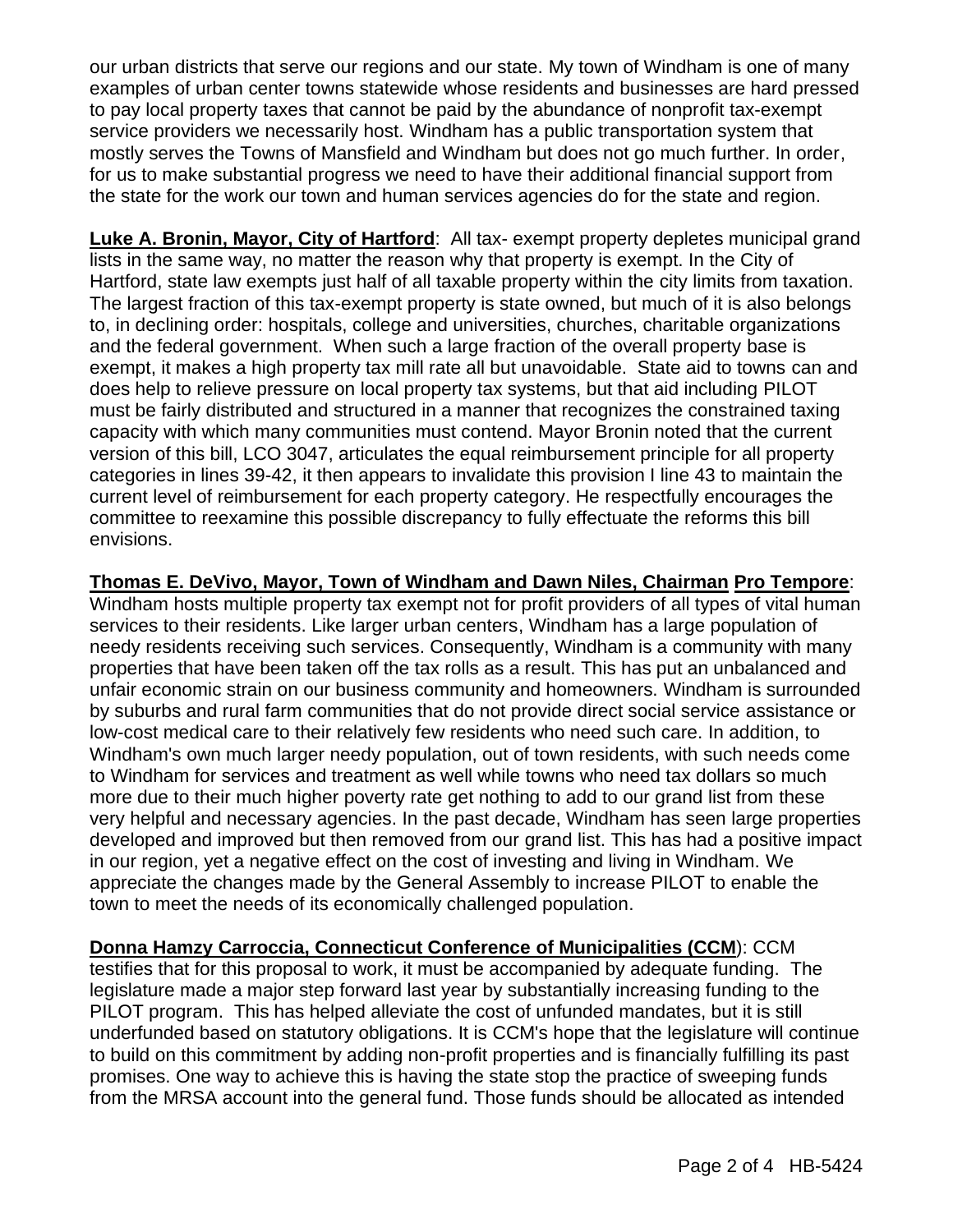to offset the costs of tax-exempt properties, including non-profit properties as contemplated by this bill. Adding non-profit properties to the equation is appropriate and is financially viable if the state doesn't sweep funds from the MRSA account. Enacting this proposal will alleviate the sometimes adversarial relationship CCM has with non-profits based on their tax-exempt status and the services cities and towns provide them.

**Betsy Gara, Executive Director, Connecticut Council of Small Towns**: Municipalities rely on PILOT reimbursements to make up for lost property tax revenues to fund critical services, including fire, police and public health services. Unfortunately, historically, the state's PILOT program has been severely underfunded, imposing a tremendous burden on municipalities with significant percentages of tax- exempt property. In 2021, the legislature substantially increased funding for the PILOT program. However, the funding continues to fall short in meeting the state's obligation to provide municipalities with funding under the program. Accordingly, COST supports efforts to make additional tax- exempt properties eligible for PILOT funding there is adequate funding appropriated for the program. Given the ongoing fiscal challenges facing municipalities and the uncertain economic impact that COVID-19 will have on residents and businesses, the state must refrain from enacting measures that decrease municipal aid, which will make it more difficult for towns to fund the delivery of critical programs and services, including education, public health and public safety.

**Kiley Gosselin, Executive Director, Partnership for Strong Communities**: The Partnership appreciates that this bill seeks to clarify areas of statute regarding the taxation of tax-exempt property. The legislature made a major step forward last year by substantially increasing funding to the PILOT program. This has helped alleviate the cost of unfunded municipal obligations, but it is still underfunded based on statutory obligations. It is their hope that the legislature will continue to build on this commitment by adding non-profit properties to PILOT and adequately fund payments at levels based on statutory obligations. Enacting this proposal will alleviate potential adversarial relationships between municipalities and non-profit organizations that serve the state.

**Dennis O'Brien, Attorneys O'Brien & Johnson**: The dramatic and increasing overconcentration of the poor in some cities of our state has naturally led to proliferation of not for profit social and human services agencies in some of those same cities. These agencies of course provide a vital lifeline to the needy and I do not of course expect them to pay property taxes, but the fact that they are not taxed and here is no PILOT compensation to our towns is counterproductive to the financial and socio-political health of the towns and thus limits their overall efforts to help the needy by weakening the local government and the taxpayers who must bear the burden of paying more to fund local budgets. So many social agencies pay no property taxes to towns that need such support more than others do. This shifts the tax burden to our already overextended taxpaying residents and businesses. Businesses leave or do not move here because of this inequity and taxpaying residents complain when a new social agency comes to town and also want those who are here to leave, pitting one group of town residents versus another and generating socio-political strife that gets in the way of efforts by town leaders and staff to ameliorate a very difficult situation to begin with. We are asking for PILOT funding relief to ALL towns to offset the loss of tax payments to the towns who need that funding and whose residents and businesses benefit greatly.